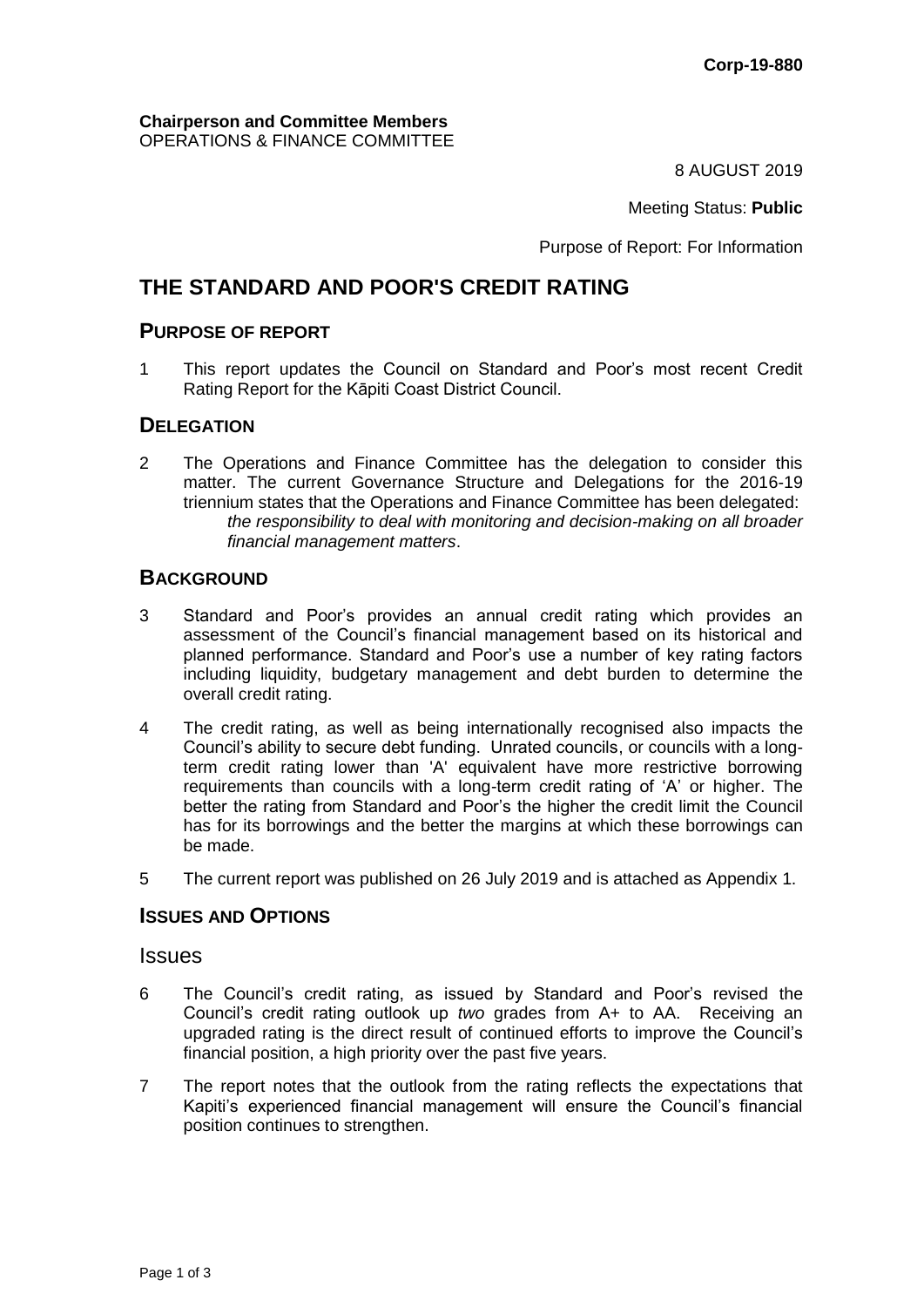- 8 The Council improvements in some of its key rating factors have been recognised. This includes the Council's improved budgetary performance which continues to improve through the commitment to fully fund depreciation by 2022 and the Council's focus on the "green line strategy".
- 9 Continuing on this path of improvement could lead to a further improved rating in years to come. Equally, a decline in performance and/or some of the highlighted risks eventuating, could result in a downgrade of the Council's rating.

#### *Key rating factors that remain strong and / or have improved*

- 10 The Council's liquidity is improving through its pre-funding of long term-debt, ensuring that it has more than enough cash holdings on hand to manage its debt repayment and interest charges.
- 11 The Council's improving budgetary performance support its credit rating. Operating surpluses are expected to remain strong from 2019 to 2022 and the pared down capital expenditure programme will lead to lower after-capital account deficits, a key financial metric used by Standard and Poor's.
- 12 Standard and Poor's view the Council's management as strong and is confident that the management team will successfully deliver the financial outcomes set out in the 2018 long term plan (LTP).
- 13 The Council is also viewed as having strong budgetary flexibility, meaning that it can increase or decrease almost all its revenue streams, should the need arise. However, it is noted that the Council is mindful of the impact of a large rates hike on its community.
- 14 Standard and Poor's also notes that the Council has very low known contingent liabilities and no controlling interests in council-controlled organisations. This is positive as it limits the potential for unforeseen shocks to the Council's fiscal position.

#### *Other key rating factors*

- 15 Standard and Poor's has again acknowledged the Council's 2018 LTP strategy of reining in capital expenditure and focussing on paying down its debt earlier. They noted that although our pre-funding strategy reduces refinancing risk, it also adds to the Council's gross debt. Our gross debt remains high compared with peers although it is improving.
- 16 In terms of the rating factors, the positive impact of higher liquidity more than offsets the impact of the higher gross debt. For this reason, the pre-funding programme is regarded positively.
- 17 Standard and Poor's also sounded a note of concern that downward pressure on the rating could occur if there was a change in policy resulting in a significantly larger use of borrowings than planned or riskier debt and liquidity policies.

#### **CONSIDERATIONS**

### Policy considerations

18 There are no policy implications.